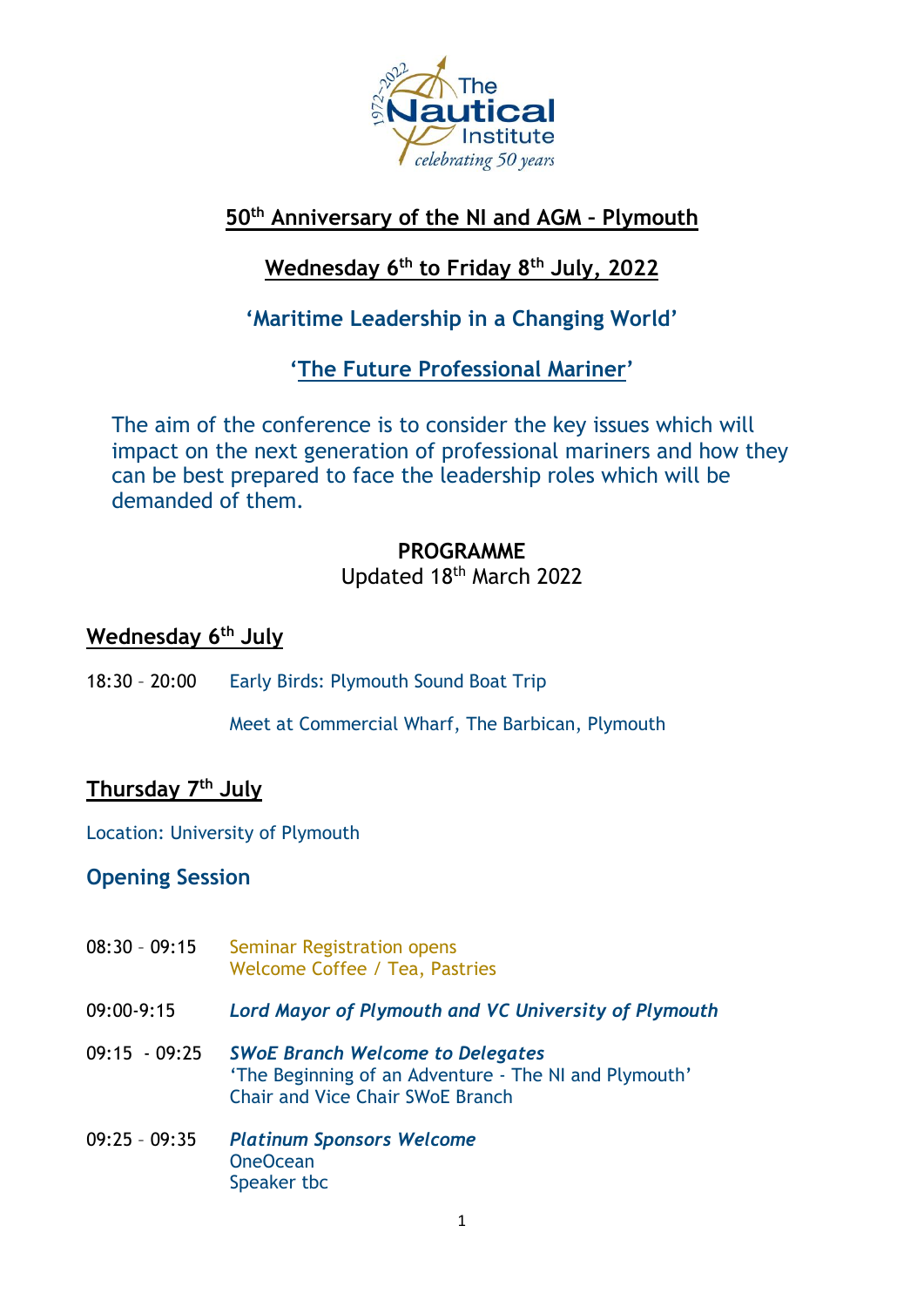

- 09:35 09:45 *Opening Address* President of The Nautical Institute Jillian Carson – Jackson
- 09:45 10:15 *Keynote Address* 'The Future Professional Mariner' Richard Clayton, Chief Correspondent Lloyds List
- 10:15 10:45 Coffee Break
- **10:45 – 13:00**

# **The Marine Environment: Challenges for the Future Professional Mariner**

| Chair           | <b>Mr Peter Hinchliffe OBE FNI</b><br>Chairman Executive Board, The Nautical Institute<br>Former Secretary General, International Chamber of Shipping     |
|-----------------|-----------------------------------------------------------------------------------------------------------------------------------------------------------|
| 10:45-11:10     | <b>Zero Emission Shipping: Impact on Maritime Operations</b><br><b>Captain Jeff Parfitt FNI</b><br><b>Head of Safety and Environment</b>                  |
| $11:10 - 11:35$ | <b>Cleaner Seas: The Mariners Increasing Responsibility</b><br><b>Professor Richard Thompson OBE</b><br>Director, Marine Institute University of Plymouth |
| $11:35 - 12:00$ | <b>Sound Environmental Stewardship</b><br>Speaker tbc<br>OneOcean - Platinum sponsor                                                                      |
| $12:00 - 12:25$ | <b>Climate Change and Impact on Maritime Operations</b><br><b>Captain David Guy FNI</b><br>BP Trading and Shipping - Local Gold Supporter                 |
| $12:25 - 12:50$ | <b>Panel Discussion</b>                                                                                                                                   |
| $12:50 - 14:00$ | <b>Buffet Lunch</b>                                                                                                                                       |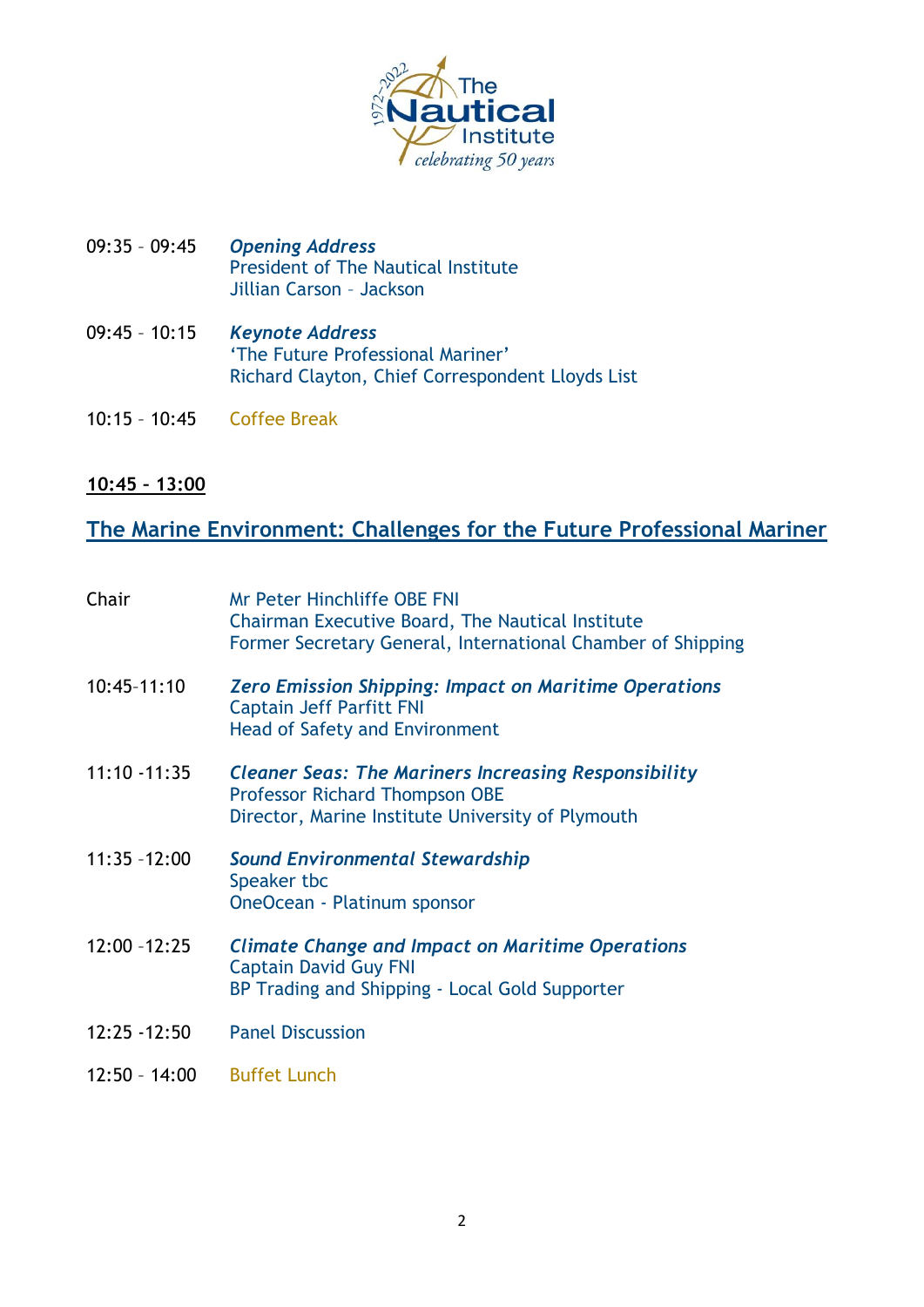

**14:00 – 14:45**

### **The Nautical Institute Annual General Meeting 2022**

AGM Agenda to be announced

Captain John Lloyd FNI, Chief Executive Officer, The Nautical Institute

Ms Jillian Carson-Jackson FNI, Outgoing President, The Nautical Institute

Captain Andre LeGoubin FNI, Incoming President, The Nautical Institute

*The positioning of the AGM in the Programme depends on the timing of arrival/departure of our Special Guest.*

14:45 – 15:15 Afternoon Tea

## **Session 2 15:15 – 17:30**

### **New Technologies: Challenges Facing the Future Professional Mariner**

| Chair           | <b>Captain Nick Nash FNI</b><br>Master Carnival Cruises Former President, The Nautical Institute<br>Carnival Corporation - Local Gold supporter |
|-----------------|-------------------------------------------------------------------------------------------------------------------------------------------------|
| $15:15 - 15:40$ | <b>New Technologies in Shipping</b><br>Speaker tbc<br><b>Babcock International - Gold sponsor</b>                                               |
| $15:40 - 16:05$ | <b>Future Challenge for the Maritime Professional</b><br>Speaker tbc<br>Wartsila Voyage - Gold sponsor                                          |
| $16:05 - 16:30$ | Autonomous Ships and their Impact on the Professional Mariner<br><b>Mr Brett Phaneuf</b><br><b>M Subs Limited</b>                               |
| $16:30 - 16:55$ | The Practicalities of Effective Maritime Cyber Risk Mitigation<br><b>Professor Kevin Jones</b><br>Cyber Ship Lab University of Plymouth         |
| $16:55 - 17:15$ | <b>Panel discussion</b>                                                                                                                         |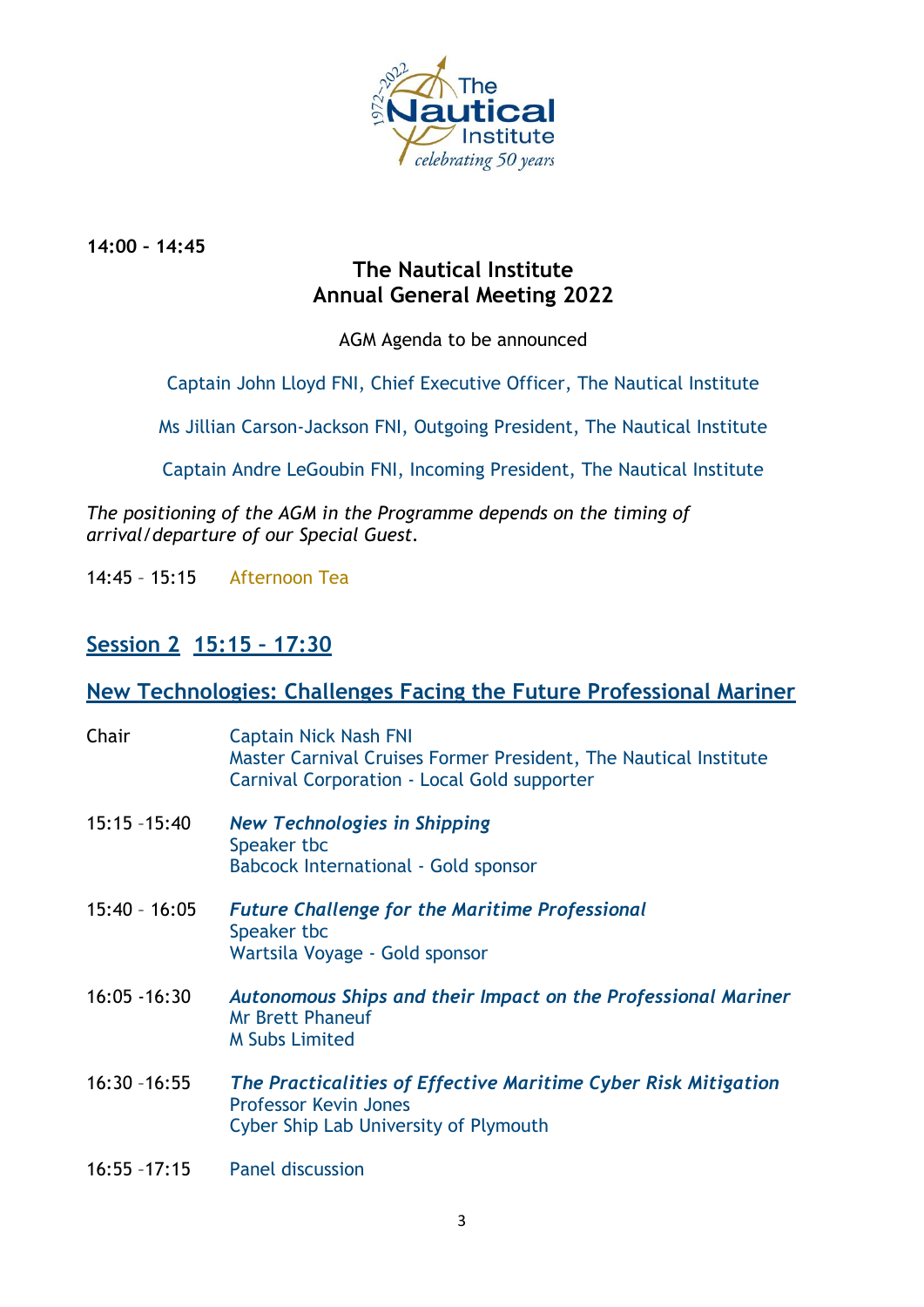

17:15 End of Session 2

### **GOLDEN CELEBRATION DINNER**

19:00 -20:00 Golden Celebration Reception Venue: The Box Supported by Plymouth Gin

*During the Reception and following the Dinner there will be an opportunity for Dinner guests to view the galleries of The Box associated with the City and Port of Plymouth.*

- 20:00 -23:30 Golden Celebration Dinner Table Wine by MLA College
- 23:30 Carriages

### **Friday 8 th July**

Location: University of Plymouth

### **Session 3 09:30 – 13:00**

### **Future Professional Mariners: Meeting the Training and Education Need**

| Chair:          | Ms Jillian Carson-Jackson FNI<br>Immediate Past President, The Nautical Institute                                                                |
|-----------------|--------------------------------------------------------------------------------------------------------------------------------------------------|
| $09:30 - 09:55$ | The Employer's Vision of the Future Professional Mariner<br>Speaker tbc                                                                          |
| $09:55 - 10:20$ | Societal issues and the Recruitment of Future Mariners<br><b>Mr Brian Johnson</b><br>CEO, Maritime and Coastguard Agency - National Gold Sponsor |
| $10:20 - 10:45$ | <b>Relevant Training for Future Maritime Professionals</b><br>Speaker tbc<br><b>Ocean Technologies Group</b>                                     |
| $10:45 - 11:10$ | <b>Challenges for Maritime Educational Providers</b><br>Dr John Chudley<br>Rector, MLA College                                                   |
| $11:10 - 11:40$ | <b>Morning Coffee</b>                                                                                                                            |